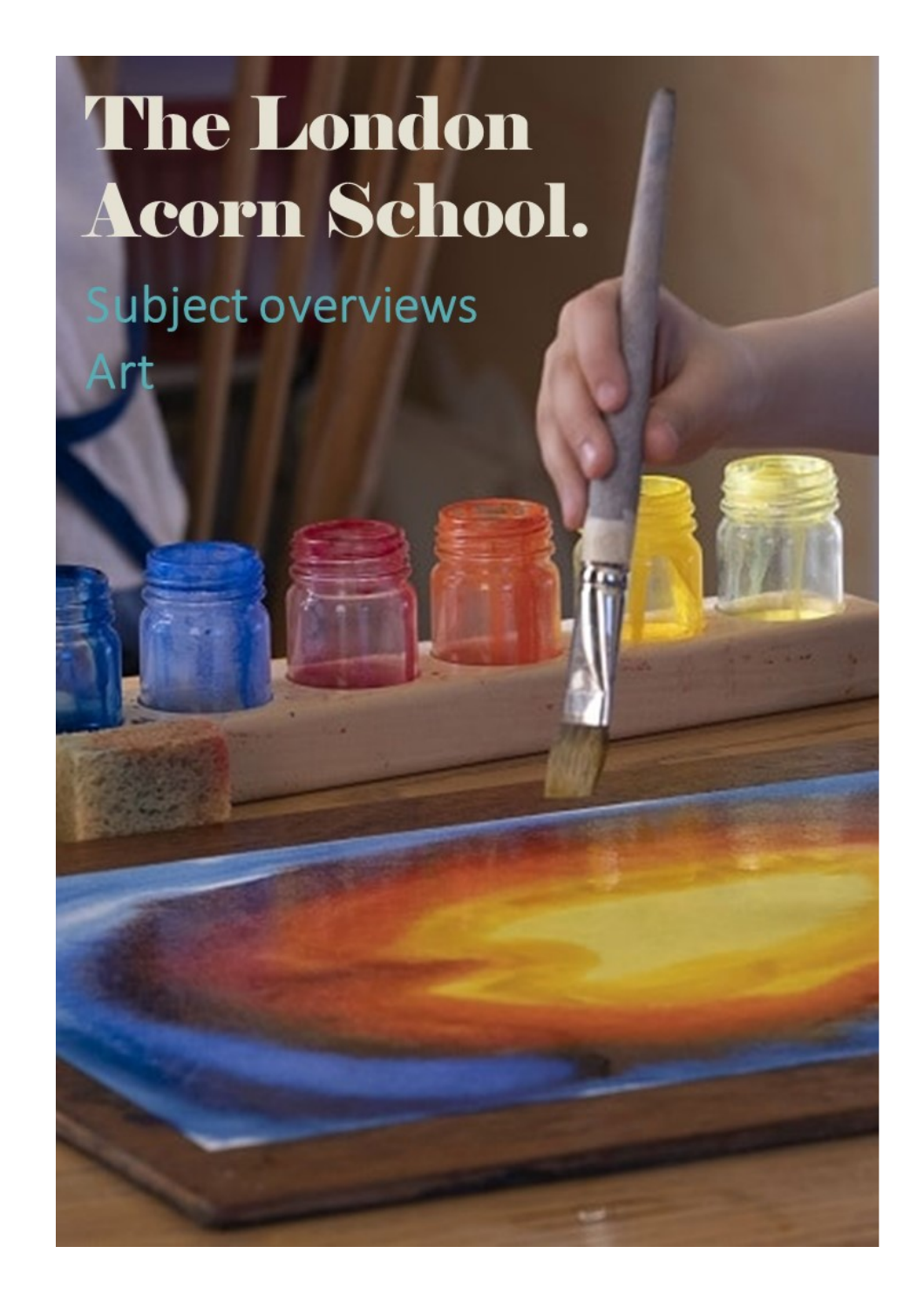| The London  | <b>Acorn School.</b>         | Long Term Art Curriculum Overview                                                                                                                                                                                                                                                                                                                                                                                                                                                                                                                                                           |
|-------------|------------------------------|---------------------------------------------------------------------------------------------------------------------------------------------------------------------------------------------------------------------------------------------------------------------------------------------------------------------------------------------------------------------------------------------------------------------------------------------------------------------------------------------------------------------------------------------------------------------------------------------|
| <b>Term</b> | Class /Year<br>group         | Subject area                                                                                                                                                                                                                                                                                                                                                                                                                                                                                                                                                                                |
| Autumn      | Class 1<br>Year <sub>2</sub> | <b>ILLUSTRATORS / PORTRAITS</b><br>Use sketching to show proportion and position for facial features<br>$\circ$<br>Explore line shape and space using two shades of crayon and paints for facial features<br>$\circ$<br>Add colours for shades for skin colour, exploring diversity and the beauty of uniqueness<br>$\circ$<br>Use poster paints and crayons to create a display portrait.<br>to use a range of materials creatively to design and make products                                                                                                                            |
|             |                              | <b>COLLAGE THROUGH COLOUR</b><br>Explore images by Arcimboldo with fruit and food<br>$\bullet$<br>Use our favourite fruits & vegetables to explore shape and space in our own art<br>$\bullet$<br>Use coloured card to create forms and shapes in the style of Arcimboldo and our own self images<br>$\bullet$<br>Use words of kindness to build the same self-portraits<br>$\bullet$<br>Use cutting, layering and shaping to create an images in the style of Arcimboldo.<br>$\bullet$                                                                                                     |
| Spring      | Class 1<br>Year 2            | Handwork- knit a square to be turned into a dolly; make beeswax fruits<br>Explore and investigate how Andy Goldsworthy created natural material images in relation to<br>seasons<br>Explore space and shapes through land sculpture<br>$\bullet$<br>Clay sculpture to explore form and structure; a fairy tale character.<br>to use drawing, painting and sculpture to develop and share their ideas, experiences and<br>imagination<br>Use natural materials to build a seasonal sculpture in the park in the style of Andy Goldsworth<br>Form Drawing-Running forms<br>$\bullet$          |
|             |                              | <b>PRINTING -BLOCK</b><br>Know what block printing is and how it can be used<br>Explore and create animal print designs on paper<br>Cut paper to match a printing block (polystyrene tile)<br>Use a fine object to etch a design onto a printing block<br>Use 1 printing colour and a brayer to transfer block patterns onto paper (could be coloured<br>paper)<br>*use block printing inks<br>to develop a wide range of art and design techniques in using colour, pattern, texture, line,<br>shape, form and space<br>-Create potato stamp animal pattern or pawprint artwork to display |
| Summer      | Class 1<br>Year 2            | Weather related paintings to display<br>Build a whole class multimedia painting of an ecosystem<br>Learn about the work of a range of artists, craft makers and designers, describing the differences and<br>similarities between different practices and disciplines, and making links to their own work<br>Sponge Moon art project piece<br>Craft- Paint Sun and Moon Pillowcases?<br>Geometry-Exploring Symmetry, 2D and 3D Shape recognition; Language around positioning<br>and movement                                                                                               |
| Autumn      | Class 2<br>Year 3            | PAINTING - SILOUETTES AND WATER                                                                                                                                                                                                                                                                                                                                                                                                                                                                                                                                                             |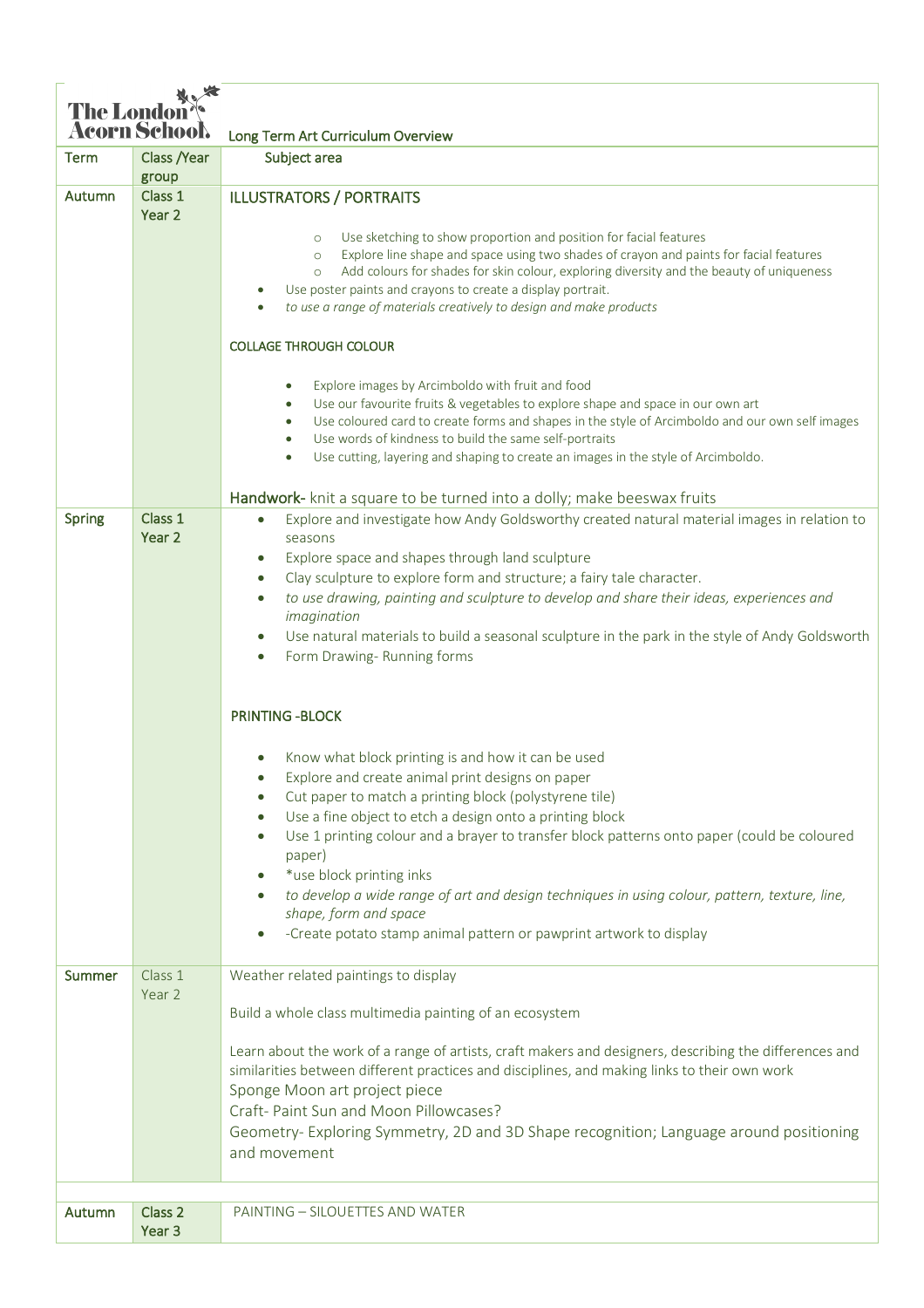|               |                              | <b>COLOUR (STONEHENGE)</b>                                                                                                                                                   |
|---------------|------------------------------|------------------------------------------------------------------------------------------------------------------------------------------------------------------------------|
|               |                              |                                                                                                                                                                              |
|               |                              | Know that silhouettes are created by light being blocked by an object<br>$\bullet$<br>Create an outline to represent a silhouette through drawing and sketching<br>$\bullet$ |
|               |                              | Explore why block colour is best used to represent a foreground<br>$\bullet$                                                                                                 |
|               |                              | Know that tints and shades have the same base colour                                                                                                                         |
|               |                              |                                                                                                                                                                              |
|               |                              | Explore using watercolour in linear and concentric form to create an effect                                                                                                  |
| <b>Spring</b> | Class 2<br>Year <sub>3</sub> | <b>TEXTILES- FABRIC PAINTING</b>                                                                                                                                             |
|               |                              | • Explore the origin and meaning of design patterns in tartan                                                                                                                |
|               |                              | • Use pencil crayons to create a range of patterns                                                                                                                           |
|               |                              | • Select a design pattern and create a template on paper using paint                                                                                                         |
|               |                              | Use different thicknesses of masking tape to create lines, clean edges and maintain white                                                                                    |
|               |                              | areas of the design                                                                                                                                                          |
|               |                              | Use their pattern design and transfer the process onto material                                                                                                              |
| <b>Summer</b> | Class 2                      | MIXED MEDIA - COLLAGE                                                                                                                                                        |
|               | Year <sub>3</sub>            |                                                                                                                                                                              |
|               |                              | Study the work, style and design of the artist Gayle Gerson<br>$\bullet$                                                                                                     |
|               |                              | Use the natural environment as a source for inspiration<br>$\bullet$                                                                                                         |
|               |                              | Use photography and sketching to capture observations<br>$\bullet$                                                                                                           |
|               |                              | Use visual and tactile elements including colour, pattern and texture, line and tone, shape, form<br>$\bullet$                                                               |
|               |                              | and space to create a woodland collage in the style of Gayle Gerson                                                                                                          |
|               |                              |                                                                                                                                                                              |
|               |                              |                                                                                                                                                                              |
|               |                              | <b>DRAWING-OIL PASTELS</b>                                                                                                                                                   |
|               |                              |                                                                                                                                                                              |
|               |                              | Study examples of Ancient Egyptian art and understand that images convey a message<br>$\bullet$<br>Explore using oil pastels to create effect<br>$\bullet$                   |
|               |                              | Use different amount of pressure to create shades<br>$\bullet$                                                                                                               |
|               |                              | Use blending to create effects<br>$\bullet$                                                                                                                                  |
|               |                              | Experiment with the use of white and black and a primary colour to create tones and tints<br>$\bullet$                                                                       |
|               |                              | Know how to create clean lines and colours through the additional use of scrap paper and the<br>$\bullet$                                                                    |
|               |                              | positioning of hands                                                                                                                                                         |
|               |                              | Create images using oil pastels and other media on papyrus paper                                                                                                             |
|               |                              |                                                                                                                                                                              |
|               |                              |                                                                                                                                                                              |
| <b>Autumn</b> | Class 3<br>Year 4            | <b>MIXED MEDIA - MOSAICS</b>                                                                                                                                                 |
|               |                              | -Know the significance of mosaics in Roman art.                                                                                                                              |
|               |                              |                                                                                                                                                                              |
|               |                              | -Know that mosaics are a form of decoration by arranging together small pieces                                                                                               |
|               |                              | -Investigate pattern and design in mosaics                                                                                                                                   |
|               |                              |                                                                                                                                                                              |
|               |                              | -Generate a mosaic style pattern of coloured squares to refine a design                                                                                                      |
|               |                              | -To use the technique of fixing individual small squares to create a mosaic                                                                                                  |
| Spring        | Class 3                      | PAINTING-CONTRAST                                                                                                                                                            |
|               | Year 4                       | Study the art work of Oenone Hammersley and identify the characteristics of her work                                                                                         |
|               |                              |                                                                                                                                                                              |
|               |                              | Know how to use light and dark to create a contrast                                                                                                                          |
|               |                              |                                                                                                                                                                              |
|               |                              | Understand the term 'contrast' and use it with colour colour strengthen the main subject and bring it<br>into focus                                                          |
|               |                              |                                                                                                                                                                              |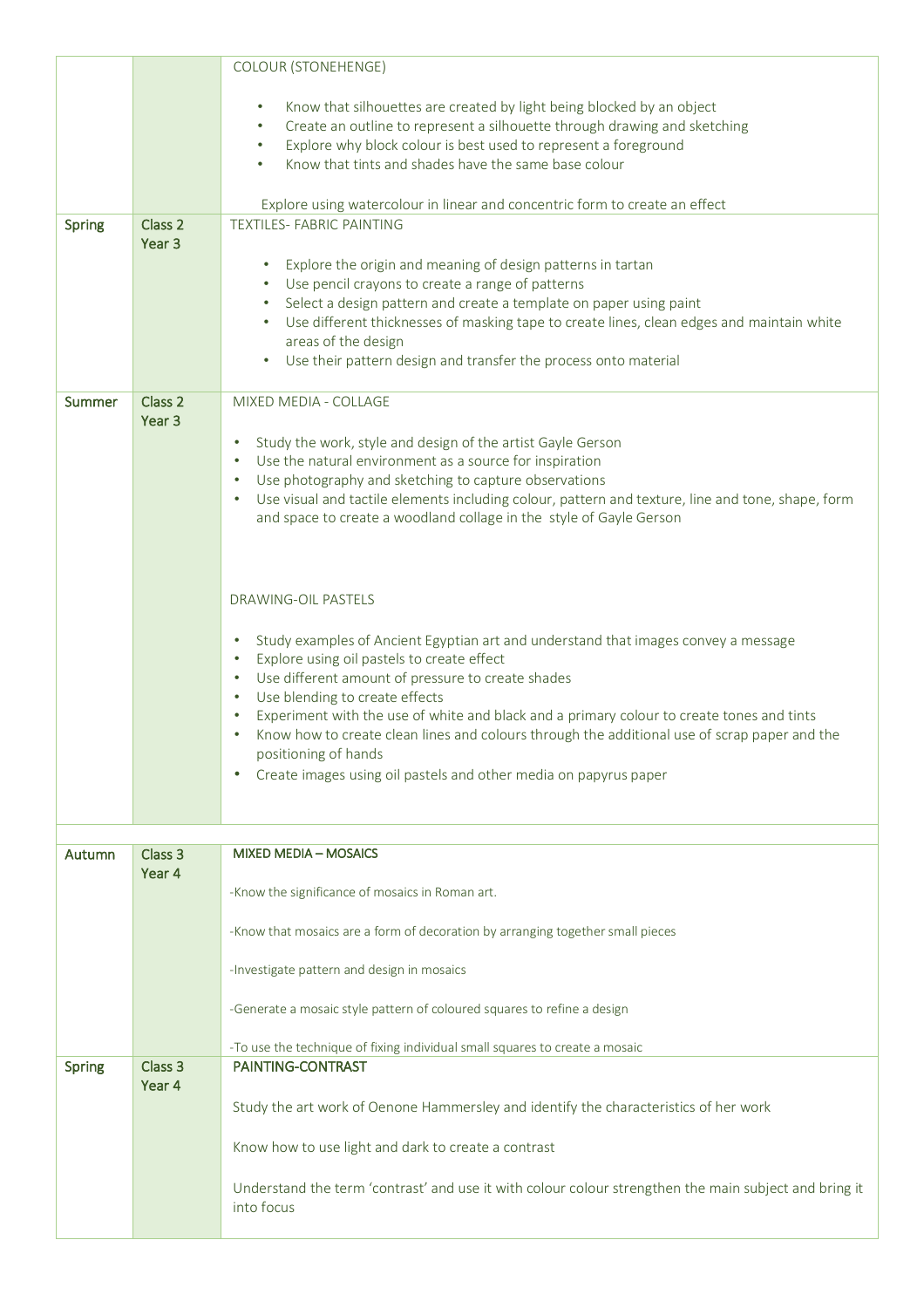|        |                    | Understand the terms 'proportion and scale' and use them to create a main subject within a setting                                                           |
|--------|--------------------|--------------------------------------------------------------------------------------------------------------------------------------------------------------|
|        |                    |                                                                                                                                                              |
|        |                    | Create a painting in the style of Oenone Hammersley                                                                                                          |
|        |                    |                                                                                                                                                              |
|        |                    |                                                                                                                                                              |
|        |                    | <b>WEAVING-LOOMS</b>                                                                                                                                         |
|        |                    | • Explore the origin and meaning of weaving in Anglo Saxon times                                                                                             |
|        |                    | • Know the purpose of a weaving loom                                                                                                                         |
|        |                    | • Use pencil crayons to create a pattern design<br>• Select a simple design pattern and use a weaving loom to weave                                          |
|        |                    |                                                                                                                                                              |
|        |                    |                                                                                                                                                              |
| Summer | Class 3<br>Year 4  | <b>SCULPTURE-WIRE</b>                                                                                                                                        |
|        |                    | Understand that structures have a specific design to strengthen and support<br>$\bullet$                                                                     |
|        |                    | Study the Eiffel Tower and its design, learn some facts associated with the structure                                                                        |
|        |                    | Understand the purpose of cross sectional drawing and use it in their design                                                                                 |
|        |                    | Explore ways of strengthening though the use of prototypes                                                                                                   |
|        |                    | Use cutting and joining skills using wire and coils to add shape                                                                                             |
|        |                    | Strengthen, stiffen and reinforce complex structures                                                                                                         |
|        |                    |                                                                                                                                                              |
| Autumn | Class 4            | <b>CHARCOAL &amp; PASTELS</b>                                                                                                                                |
|        | Year 5             | Know that the grade of pencil creates a different tone<br>$\bullet$                                                                                          |
|        |                    | Know that a H pencil indicates the hardness and the B indicates the blackness<br>$\bullet$<br>Create a grade scale using different pencils and pressure<br>٠ |
|        |                    | Understand the use of stippling, cross-hatching`, tonal and blending to create a 3D image<br>$\bullet$                                                       |
|        |                    | Use proportion and scale to create representations of size<br>$\bullet$                                                                                      |
|        |                    | Use grading and shading to create a sphere<br>$\bullet$                                                                                                      |
|        |                    |                                                                                                                                                              |
|        |                    | Apply the use of colour to the same techniques                                                                                                               |
| Spring | Class 4<br>Year 5  | <b>PAINTING</b><br>• Know that Bonampak is the Mayan word for painted walls                                                                                  |
|        |                    | • Use drawing techniques to create body form                                                                                                                 |
|        |                    | • Explore different poses through adding form and shape                                                                                                      |
|        |                    | • Use fine line techniques to create outlines for detail                                                                                                     |
|        |                    | Explore the contrast between metallic and non-metallic colours                                                                                               |
|        |                    |                                                                                                                                                              |
| Summer | Class 4            | <b>ART PRINTING -BLOCK</b>                                                                                                                                   |
|        | Year 5             | Know that there are a range of block printing techniques to create layers (including polymer tiles)                                                          |
|        |                    | Create a line design for polymer printing<br>$\bullet$                                                                                                       |
|        |                    | Create a string design for string printing<br>$\bullet$                                                                                                      |
|        |                    | Use a craft knife to etch a design onto a polymer tile<br>Use colour, a brayer and a polymer tile to transfer block patterns onto paper for the first layer  |
|        |                    |                                                                                                                                                              |
|        |                    | Use colour, a brayer and a string block to create the second layer of the design (over printing)                                                             |
|        |                    |                                                                                                                                                              |
|        |                    |                                                                                                                                                              |
| Autumn | Class 5            | Look at a wide variety of Propaganda posters                                                                                                                 |
|        | Year <sub>6</sub>  |                                                                                                                                                              |
|        |                    | To draw / paint Propaganda Poster                                                                                                                            |
|        |                    |                                                                                                                                                              |
| Spring | Class <sub>5</sub> | <b>DRAWING &amp; PAINTING</b>                                                                                                                                |
|        | Year <sub>6</sub>  | Drawing detailed habitats and scenes on which we can place animals in the second half term.                                                                  |